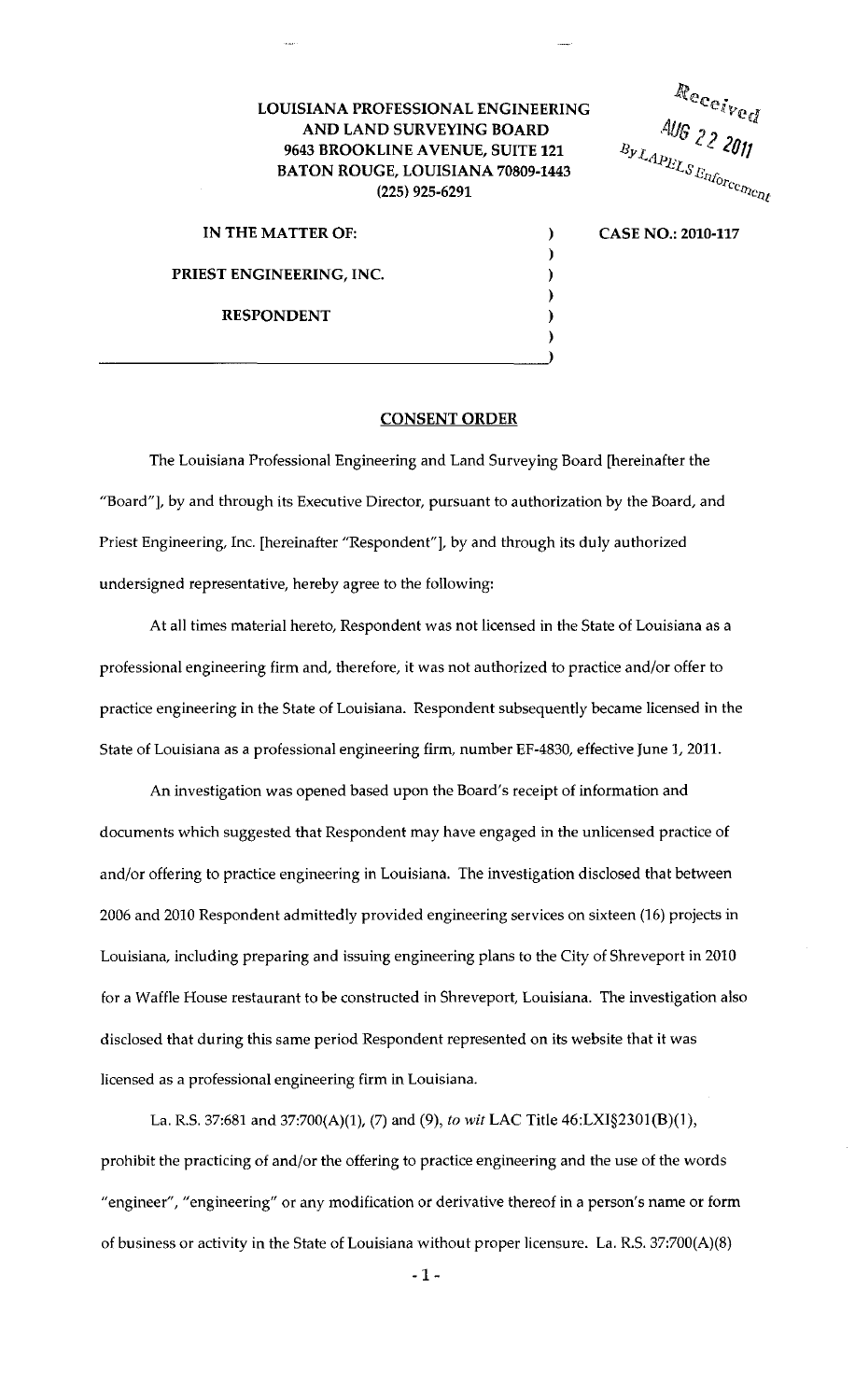prohibits persons from falsely claiming to be licensed as a professional engineering firm in the State of Louisiana. La. R.S. 37:700(H) permits the Board to take enforcement action against persons who violate La. R.S. 37:681 and 37:700(A)(1}, (7}, (8) and (9}, *to wit* LAC Title 46:LXI§2301(B)(l ), upon a finding of guilt following the preferral of charges, notice and hearing and a majority vote of its entire membership authorized to participate in the proceeding. La. R.S. 37:681, La. R.S. 37:700(A}(1), (7), (8) and (9), La. R.S. 37:700(H) and LAC Title 46:LXI§2301(B)(l) were in effect at all times material hereto.

It is undisputed that (a) at all times material hereto Respondent was not licensed to practice and/or offer to practice engineering in Louisiana; (b) between 2006 and 2010 Respondent practiced and/or offered to practice engineering and used a modification of the word "engineer" in its name or form of business or activity in Louisiana without proper licensure and (c) between 2006 and 2010 Respondent represented on its website that it was licensed as a professional engineering firm in Louisiana.

By letter dated July 27, 2011, the Board gave notice to Respondent that it was considering the preferral of charges against Respondent on the grounds that it may have violated (a) La. R.S. 37:681 and 37:700(A)(l), (7) and (9), *to wit* LAC Title 46:LXI§2301(B)(l), relative to practicing and/or offering to practice engineering and using the word "engineer", "engineering" or any modification or derivative thereof in a person's name or form of business or activity in Louisiana without proper licensure and (b) La. R.S. 37:700(A)(8), relative to falsely claiming that a person is licensed as a professional engineering firm in Louisiana.

Wishing to dispense with the need for further enforcement action and to conclude the instant proceeding without further delay and expense, for the purpose of this proceeding only, Respondent and the Board do hereby enter into this Consent Order, in which Respondent of its own free will consents to the issuance of a Consent Order by the Board, wherein Respondent agrees to (a) pay a fine of two thousand five hundred (\$2,500.00) dollars; (b) pay administrative costs of three hundred forty three and 17/100 (\$343.17) dollars; and (c) the publication of this Consent Order on the Board's website and a summary of this matter in the Board's official journal, the Louisiana Engineer and Surveyor Journal, and the reporting of this matter to the

-2-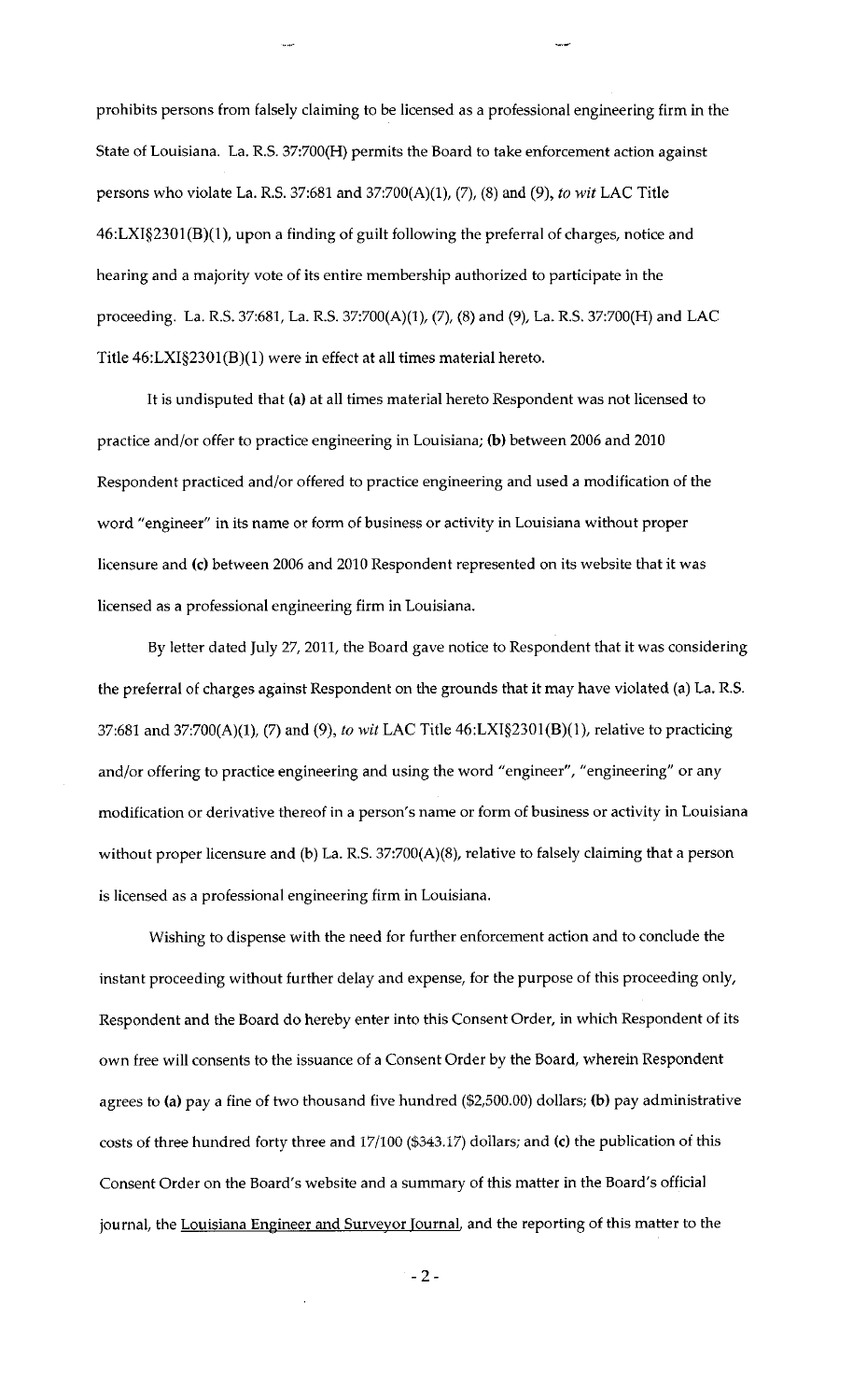National Council of Examiners for Engineering and Surveying (NCEES), identifying Respondent by name.

Respondent admits to violations of the referenced laws and/or rules regarding (a) the practicing of and/or offering to practice engineering and the use of the words "engineer", "engineering" or any modification or derivative thereof in a person's name or form of business or activity in Louisiana without proper licensure and (b) the false claim that a person is licensed as a professional engineering firm in Louisiana. Respondent acknowledges awareness of said laws and/or rules and states that it will comply with all applicable laws and rules henceforth. Respondent has been advised of its right to be represented by counsel before the Board and/or to appear at any hearing personally or by counsel and to present witnesses and evidence in its own behalf, and it hereby waives this right and its right to appeal; and it states affirmatively that it has been afforded all administrative remedies due it under the law.

Therefore, in consideration of the foregoing and by signing this Consent Order, Respondent does hereby waive its right to a hearing before the Board, to the presenting of evidence and witnesses in its behalf, to Findings of Fact and Conclusions of Law in this case, and to judicial review of this Consent Order.

Respondent hereby represents (a) that it fully understands the meaning and intent of this Consent Order, including but not limited to its final and binding effect, (b) that it has voluntarily entered into this Consent Order and that no other promise or agreement of any kind has been made to or with it by any person whatsoever to cause the execution of this instrument and (c) that the sanctions set forth in this Consent Order do not prevent the Board from taking further disciplinary or enforcement action against Respondent on matters not specifically addressed in this Consent Order.

WHEREFORE, the Louisiana Professional Engineering and Land Surveying Board and Respondent agree that:

1. Respondent shali pay a fine of two thousand five hundred (\$2,500.00) dollars, which shall be tendered to the Board by certified check payable to the Board, due upon the signing of this Consent Order; and

-3-